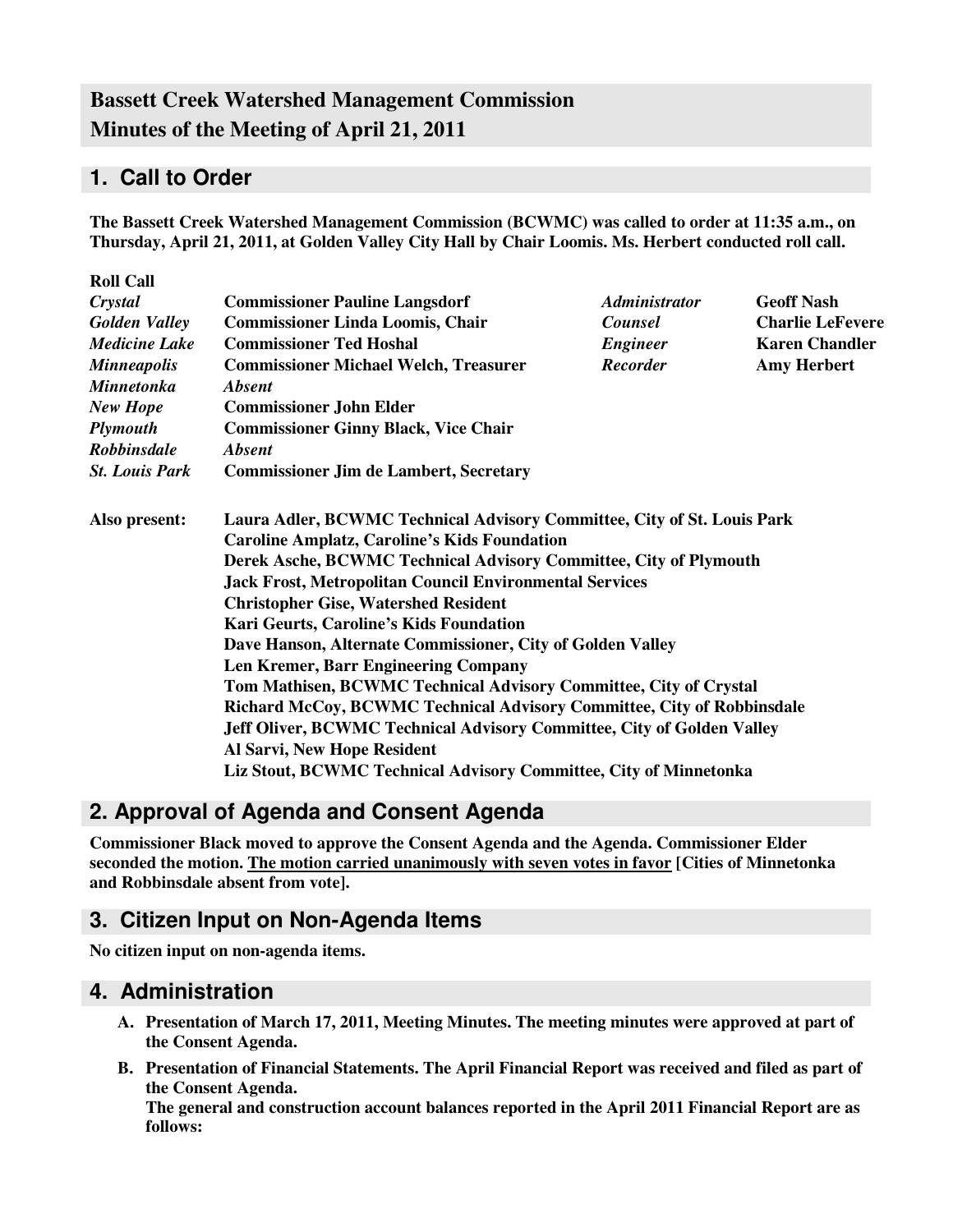| <b>Checking Account Balance</b>                      | \$688,309.83   |
|------------------------------------------------------|----------------|
| TOTAL GENERAL FUND BALANCE                           | \$688,309.83   |
| <b>Construction Account Cash Balance</b>             | 2,374,743.17   |
| Investment due 5/13/2015                             | 508,918.39     |
| Investment due 9/16/2015                             | 512,059.83     |
| <b>TOTAL CONSTRUCTION ACCOUNT BALANCE</b>            | 3,395,721.39   |
| -Less: Reserved for CIP projects                     | 4,891,909.20   |
| Construction cash/investments available for projects | (1,496,187.81) |

#### **C. Presentation of Invoices for Payment Approval.**

- **i. Kennedy & Graven Legal Services through 2/28/11 invoice for the amount of \$1,489.80.**
- **ii. Barr Engineering Company Engineering Services through 3/25/11 invoice for the amount of \$41,544.94.**
- **iii. Watershed Consulting, LLC Geoff Nash Administrator Services through 3/31/11 invoice for the amount of \$3,771.30.**
- **iv. D'amico- ACE Catering April BCWMC meeting catering invoice for the amount of \$328.32.**
- **v. Shingle Creek 2011 WMWA Workshops through 4/6/11 invoice for the amount of \$954.53.**
- **vi. Shingle Creek WMWA General Expense Quarterly Invoice invoice for the amount of \$150.93.**
- **vii. Rice Creek Watershed District Blue Thumb brochures for Education Committee invoice for the amount of \$94.00.**
- **viii. SEH Sweeney Lake TMDL Study through 3/15/11 invoice for the amount of \$1,222.50.**

 **Commissioner Black moved to approve payment of all invoices clarifying that the payment for the WMWA invoice for its quarterly general expenses is for the amount of \$150.93. Commissioner Langsdorf seconded the motion. By call of roll the motion carried unanimously with seven votes in favor [Cities of Minnetonka and Robbinsdale absent from vote].** 

- **D. Final Decision on 2011 CAMP Monitoring and Contract with Met Council Environmental Services for 2011 CAMP Program. Commissioner Black moved approving the CAMP program for six of the seven sites sampled in 2010 and adding a second sample site on Medicine Lake if the BCWMC could find the additional funds in the budget. Commissioner Hoshal seconded the motion. The Commission clarified that the six historical sample sites referenced in Commissioner Black's motion were Medicine Lake, Northwood Lake, Sweeney Lake site one, Sweeney Lake site two (north), Twin Lake, and Westwood Lake The Commission discussed that the 2011 costs to sample a site will be \$550 per lake and that new sample kits cost between \$150 and \$200. Commissioner Welch made the friendly amendment that the additional costs above the 2011 budgeted amount for the CAMP program be invoiced to the 2011 Demonstration/ Education Grants budget line. Commissioners Black and Hoshal approved the friendly amendment. The motion carried unanimously with seven votes in favor [Cities of Minnetonka and Robbinsdale absent from vote].**
- **E. Motion Not to Waive Monetary Limits on BCWMC's Tort Liability Insurance through LMCIT. Commissioner Welch moved not to waive the monetary limits on the BCWMC's tort liability insurance through the LMCIT. Commissioner Black seconded the motion. The motion carried**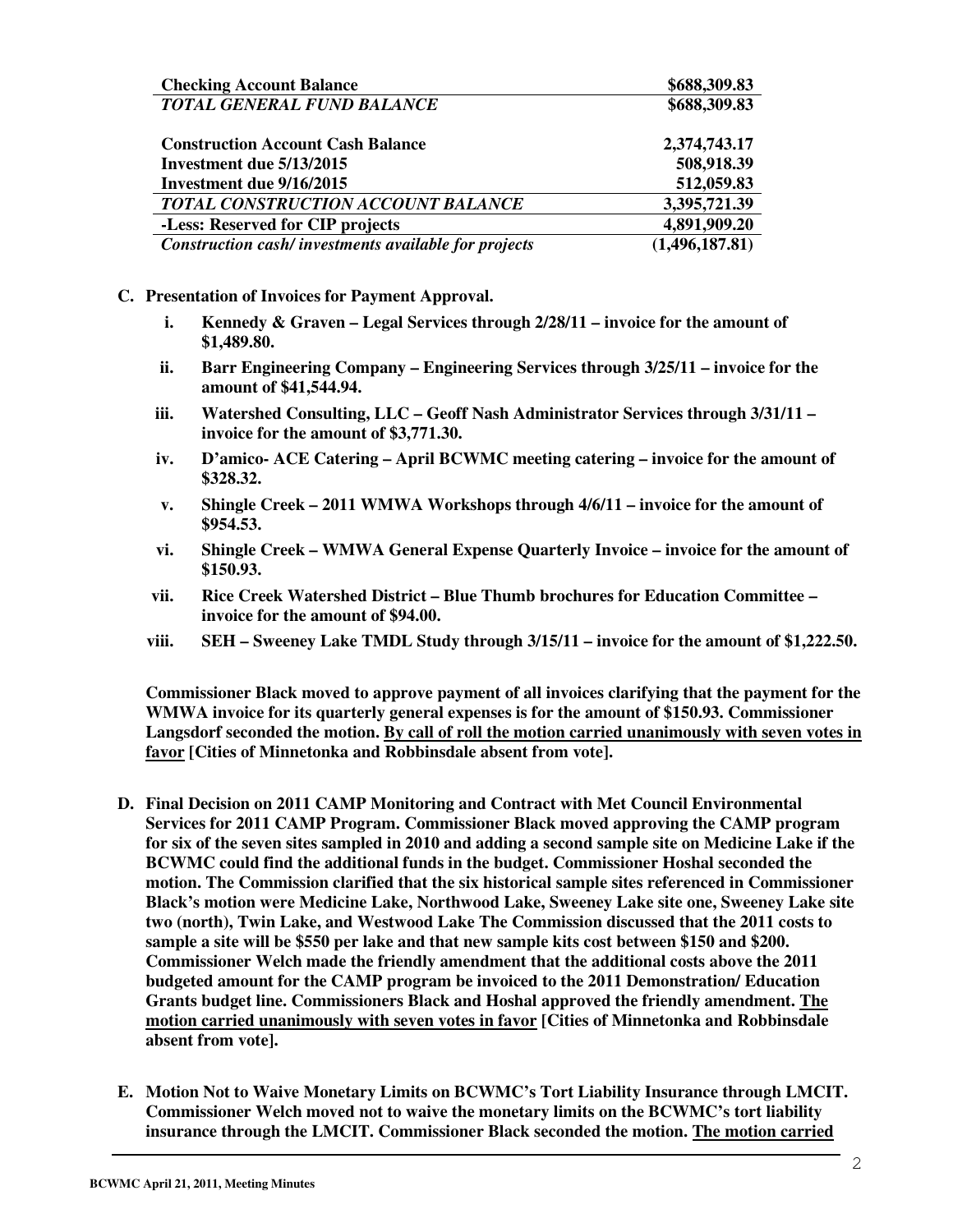**unanimously with seven votes in favor [Cities of Minnetonka and Robbinsdale absent from vote].** 

**F. Execute Contract with Kennedy & Graven for Legal Services to the BCWMC for 2011-2012. Commissioner Welch moved to execute the contract with Kennedy & Graven for legal services to the BCWMC for 2011-2012. Commissioner de Lambert seconded the motion. The motion carried unanimously with seven votes in favor [Cities of Minnetonka and Robbinsdale absent from vote].** 

### **5. New Business**

- **A. Discuss Draft 2010 Annual Report. Commissioner Hoshal commented that the report should note in what ways the report has been streamlined from the 2009 annual report format. Administrator Nash said that he would mail out the draft annual report to the Commission and recommended that the Commission add an item to its May agenda to approve the final 2010 annual report. Chair Loomis directed the Commission to get its comments to Administrator Nash by Saturday, April 30th .**
- **B. Contract for 2011 and 2012 Engineering and Technical Services. Administrator Nash summarized the information that was e-mailed to the Commission about the Barr Engineering Company transition plan and he provided an overview of proposed changes to the contract in place between the Commission and Barr Engineering Company. Commissioner Black moved to approve the contract for 2011 and 2012 Engineering and Technical Services using the fee schedule used in 2010. The motion was not seconded. Commissioner Welch asked about the mark-ups indicated in the contract's terms and conditions and that were initialed by Len Kremer. Mr. Kremer said those changes to the terms and conditions reflected changes that were discussed with the Commission's legal counsel and that were approved by the Commission in the Commission's previous contract process with Barr Engineering Company. Mr. LeFevere commented that in summary he had discussed with Barr Engineering Company the idea that Barr Engineering Company remove certain terms and conditions that limited the Company's liability. Commissioner Welch commented that he would be more comfortable with delaying approval to allow the Commission more time to review the contract. Chair Loomis directed staff to put the item onto the Commission's May agenda.**

#### **6. Old Business**

**A. Cooperative Agreement for Sweeney Lake Outlet Reconstruction Feasibility Report. Mr. LeFevere explained that at the last meeting the Commission directed him to prepare an agreement to be executed between the City of Golden Valley and the BCWMC under which the Commission would agree to reimburse the City of Golden Valley for the preparation of a feasibility report.** 

**Commissioner Hoshal mentioned an edit to be made in paragraph 4 where the reference states paragraph 5 but should state paragraph 3. Counsel and the Commission agreed with the edit.** 

**Commissioner Welch said that the nature of the agreement is that the City will prepare the feasibility report. He said that based on his review of the March 2011 meeting minutes it appeared that the Commission discussed not only that the City would contract for the preparation for the feasibility report and for the actual project construction but that the Commission would be allowed to approve the selection of who the City contracted with to do the work. Commissioner Welch said that if the feasibility report and the work are let together so that the same entity does both pieces and the process for bids is a sealed bid process, then the Commission would need to go with the lowest bidder and would not really have an opportunity to review proposals and bids. Mr. LeFevere said that in order to hold a public hearing the Commission needs a feasibility report and he clarified that this agreement only addresses the feasibility report. He said that the contract discussion at the previous Commission meeting wasn't about a construction contract but was about a cooperative agreement between the City and the Commission and that will need to be executed if the Commission decides to go ahead with the contract.** 

**Commissioner Welch asked if there is a timing issue with regard to the Commission having the**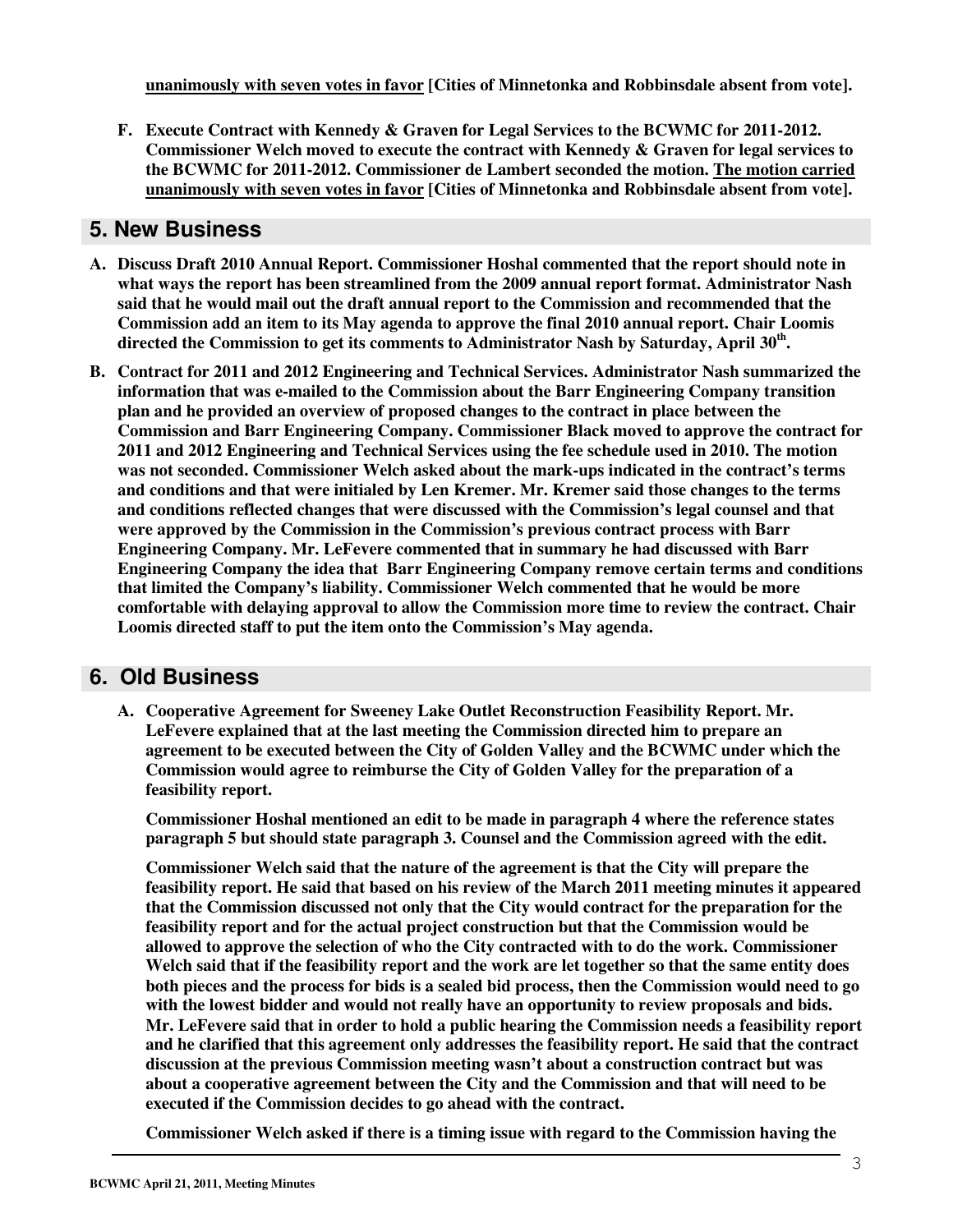**opportunity to weigh in on who the City selects to prepare the feasibility report. Mr. LeFevere said that ordinarily the Cooperative Agreements provide that the City will do the design engineering and inspection and that the City can do it in-house or can contact out for it. He said that in this case the agreement is for a feasibility study, which the City can do in-house or can farm out. He said that he doesn't recall in the past the Commission saying yes or no to a city's selection of consulting engineers. Commissioner Welch said that the Commission has a continued fuzziness on the Commission's policy and procedure on the contracting for feasibility studies. Mr. LeFevere said that the City of Golden Valley communicated that it felt that ultimately it would be doing the project with an engineer of the City's selection, if the Commission decides to move ahead with the project, and that the City thought it would make sense for the City to select the same engineer for the feasibility study and the construction so there would be continuity.** 

**Commissioner Welch said that the Commission should work to achieve clarity on where it will have input on projects because the feasibility study weighs the various options that could be accomplished. He said that he has a particular interest in the Commission's role in having input, review, and/ or approval of the design of projects and components that are being constructed with Commission funds.** 

**Caroline Amplatz raised her concern about information she received about the dam having been illegally altered in the past and she wondered if the Commission's money should be spent fixing this vandalism in light of the question of how such an action could be prevented from happening again after the Commission spends funds to fix the dam. Mr. Oliver replied that the alteration of the dam did occur sometime and that the alteration did raise the water level of the lake three to six inches but that the more pressing issue is that erosion occurred around the edges of the dam. He explained that the dam was constructed sometime in the 1970s and that although it has served its function well it is not a legal structure or an appropriate structure for the role that the lake serves for the overall watershed with regard to flood control. He continued by saying that the City requested that a new outlet structure be installed in order for the dam to be a conforming outlet structure that is a dam of record with the Department of Natural Resources.** 

**Caroline Amplatz asked if there is any scientific data to shed light on whether the level of water in Sweeney Lake affects the water quality of Twin Lake and she asked if such information should be considered in light of the proposed dam project. Mr. Kremer answered that the watershed of Sweeney Lake is much greater than the watershed of Twin Lake, so when there is a flood or a significant rainfall, Sweeney Lake may raise by four and a half or five feet and then the water would flow into Twin Lake. He said that when the water level drops the water then would flow back into Sweeney. Mr. Kremer commented that the proposed dam will not have a significant effect on that process. He explained that for severe events there are controls downstream of the dam that regulates the flows going into Bassett Creek and those controls won't change. He said that the water quality of Sweeney Lake does affect the water quality of Twin Lake.** 

**Commissioner Black moved to approve entering into the Cooperative Agreement with the City of Golden Valley for the Sweeney Lake Outlet reconstruction feasibility report with the change noted by Commissioner Hoshal in paragraph 4. Commissioner Elder seconded the motion. Commissioner Welch added the friendly amendment that the report will be presented to the Commission. Commissioners Black and Elder approved the friendly amendment. The motion carried unanimously with seven votes in favor [Cities of Minnetonka and Robbinsdale absent from vote].** 

**B. Funding/ Cooperative Agreement for Bassett Creek Main Stem Restoration Project. Commissioner Black moved to approve the amendments to both the Cooperative Agreement for the Bassett Creek Main Stem Restoration Project and the Plymouth Creek Restoration Project. Commissioner Welch seconded the motion. Ms. Chandler noted that the amendments are necessary due to the need to decrease the amounts that the Commission will reimburse the City of Golden Valley and the City of Plymouth for those two projects because of the grant funds received by the two cities for those projects. The motion carried unanimously with seven votes in favor [Cities of Minnetonka and Robbinsdale absent from vote].**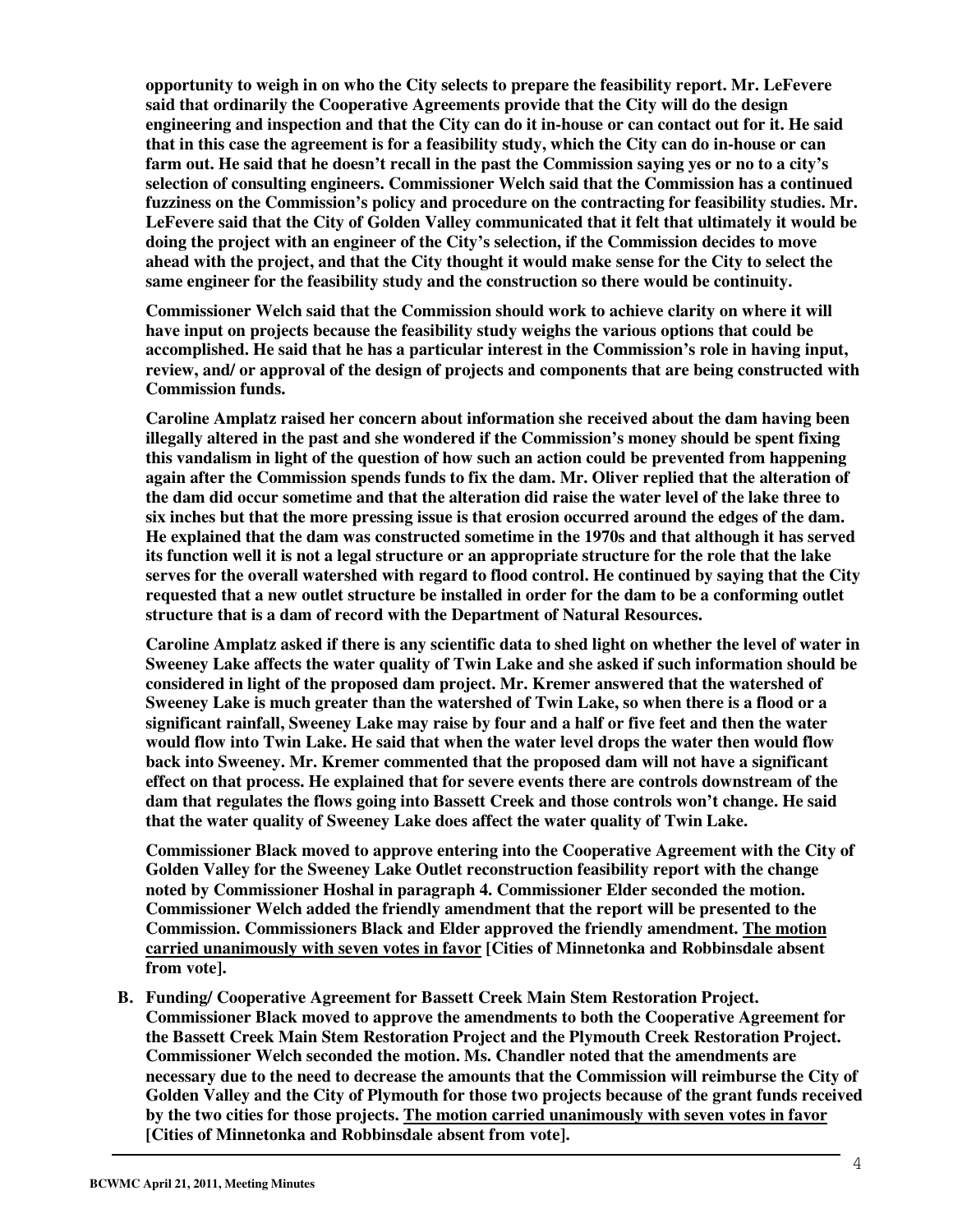- **C. Funding/ Cooperative Agreement for Plymouth Creek Restoration Project. See discussion and action in item 6A.**
- **D. Reimbursement Request from the City of Plymouth for Plymouth Creek Restoration Project. Commissioner Black moved to approve reimbursing the City of Plymouth in the amount of \$568,622.33 for the Plymouth Creek Restoration Project. Commissioner Elder seconded the motion. By call of roll the motion carried unanimously with seven votes in favor [Cities of Minnetonka and Robbinsdale absent from vote].**
- **E. TAC Recommendations** 
	- **i. Transition Plan for Barr Engineering Company. Administrator Nash mentioned that the Commission had discussed the transition plan, as described in the April 15, 2011, memo from Barr Engineering, during an earlier agenda item. He commented that the TAC did have suggestions to the draft transition plan and that the suggestions were incorporated into the final plan and that the TAC approved the plan, which was e-mailed to the Commission. Administrator Nash said that the TAC recommended that at his discretion he request that Jim Herbert of Barr Engineering attend meetings where his technical input on projects need to be discussed by the TAC or the Commission. Commissioner Welch commented that the TAC discussed that there are various staff at Barr Engineering including Jim Herbert among others that provide technical expertise on BCWMC projects and that Administrator Nash would handle the logistical details of setting up when the Commission and the TAC need input at meetings from those experts.**
	- **ii. Engineering/ Technical Pool. Administrator Nash said that the TAC reviewed a 2009 RFQ (Request for Qualifications) prepared by the Scott County Watershed Management Organization (WMO) for consulting services. He reported that the TAC recommended that he produce a similar document for the Commission's review and he asked for that direction from the Commission. Commissioner Black moved to direct Administrator Nash to prepare the RFQ. Commissioner Elder seconded the motion.**

**Commissioner Welch said that he supports the idea of the Commission more actively soliciting work from other parties who provide services. He said that he doesn't support the idea of creating a pre-approved pool of contractors. Commissioner Welch commented that he thinks that the areas of feasibility studies and design are two areas where the Commission could get a lot of benefit from bringing in someone with particular expertise due to their history and staff in certain disciplines. He said that the TAC discussed using the professional services pool for the areas of feasibility studies and TMDLs but that he is concerned that because the Commission won't be doing that many feasibility studies and TMDLs there is a risk that the pool would be created but the firms wouldn't get work from the Commission. Commissioner Welch continued by saying that he thinks the Commission would receive just as much benefit from identifying projects for which the Commission would solicit requests and then soliciting requests for those projects. He said that he isn't sure what the Commission would gain from having a pool and he wondered how the Commission could narrow down firms into a pool without having details on the specific project expertise needed.** 

**Administrator Nash agreed that Commissioner Welch's suggestion is a much more targeted approach and that it would be easier for a consultant to respond to a request such as Commissioner Welch described as opposed to a shot-gun approach.** 

**Commissioner Black said that there were two Commission projects this year that didn't go out for an RFP because of the tight project schedules. She said that she would like the Commission to have some ability to draw from a preapproved list so that it doesn't face the timeline issues it has faced in the past.** 

**Mr. Oliver stated that the process of going through an RFP is expensive and that a pool would reduce the cost to the Commission and would streamline the process.**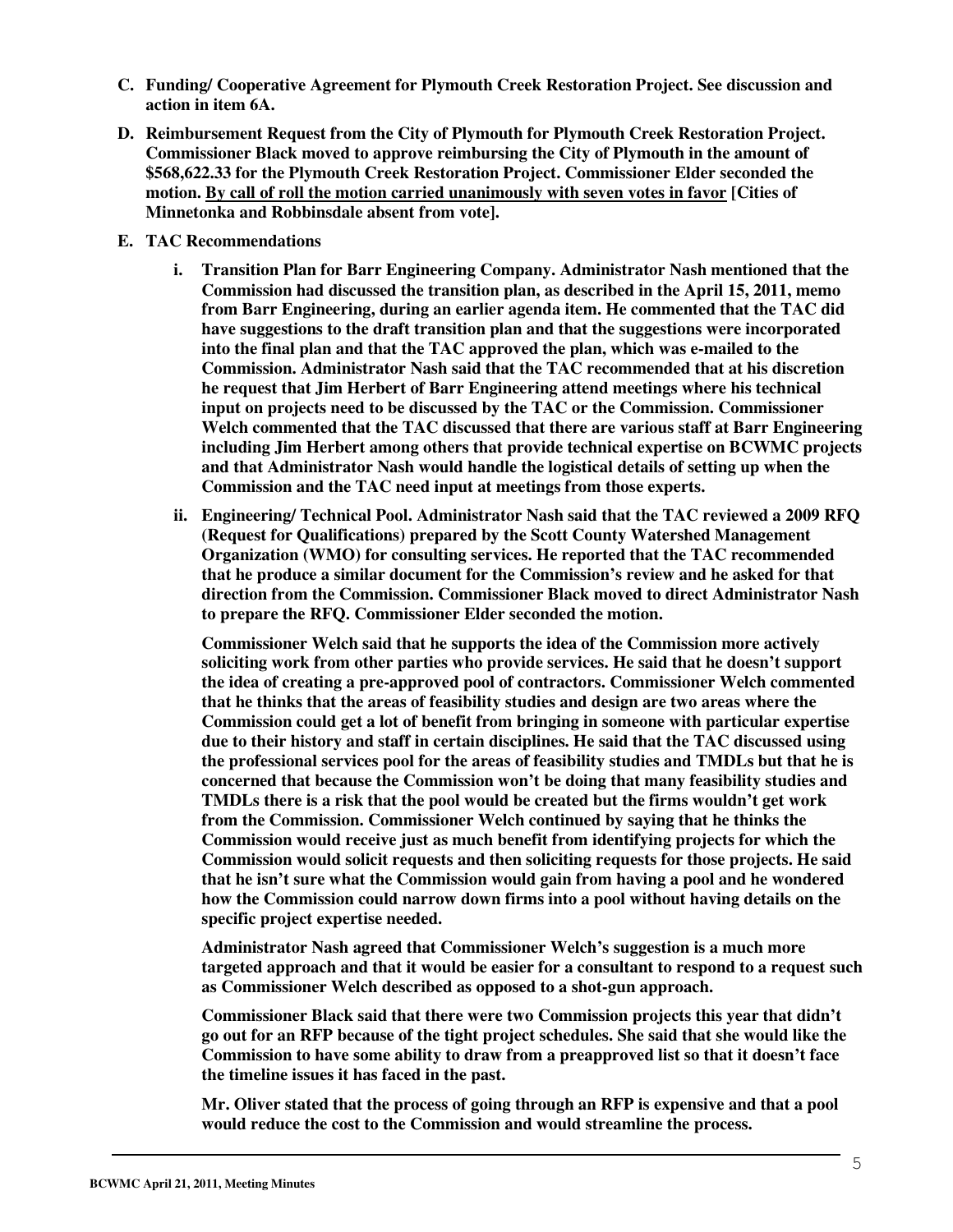**Mr. LeFevere commented that he didn't think that the two ideas were mutually exclusive.** 

**Kari Geurts asked about the process that would be undertaken to identify the firms that would get into the pool. Chair Loomis said that the motion on the table is for the Administrator to prepare a request for qualifications that would then be reviewed by the Commission and the Technical Advisory Committee.** 

**Commissioner Welch commented that an RFQ to identify a pre-qualified pool costs firms money just to get in the door. He said that services agreements could be approached as an RFP process that is as quick and specific as a two or three letter process and that there doesn't need to be a pre-qualification to do proceed in that manner.** 

**By call of roll, the motion carried with six votes in favor [City of Minneapolis opposed the motion; Cities of Minnetonka and Robbinsdale were absent from the vote]. Chair Loomis directed the TAC to review the draft RFQ at its next meeting and for the RFQ to come in front of the Commission at its June meeting.** 

- **iii. 2011 Watershed Tour. Administrator Nash said the TAC discussed allowing 20 to 25 minutes for each stop and that city staff would provide comments on projects during the bus ride to the projects. He said that the TAC recommended that he work on a schedule and an itinerary.**
- **iv. Addition of more Lakes to the CAMP program and Changes to Sweeney and Twin Lakes Monitoring. Kari Geurts asked about the TAC recommendation that the Twin Lake water quality monitoring be moved from 2012 to 2014. Ms. Chandler explained that the reason for the recommendation to delay the detailed water quality monitoring on Twin Lake is because the Commission collected detailed monitoring data on Sweeney and Twin Lakes in 2008 and 2009 and then also did an additional study of Twin Lake in 2010. She stated that the Commission did take action to continue participating in the CAMP monitoring program in 2011 for Sweeney Lake. Ms. Chandler added that the Commission hopes that the Sweeney Lake TMDL will be approved shortly and with that approval it would be good for the Commission to have detailed monitoring take place at least a couple of years after the TMDL is approved in order to be able to evaluate how well the lake is responding to actions taking place in the watershed. Ms. Chandler said that 2012 is too early to be able to see that information. Ms. Geurts asked how the delay of the monitoring on Twin Lake would affect the aeration of Sweeney Lake. Ms. Chandler said that previously the aeration was turned off for the year of the monitoring. Chair Loomis said the Commission hasn't discussed aeration yet in terms of future needs to monitor Sweeney Lake.**

**Commissioner Welch asked if the CAMP monitoring data would provide the Commission with the water quality information it would need in order to be able to make comparisons. Ms. Chandler said probably not.** 

**Ms. Amplatz said that it was her understanding that the Commission hasn't made a list of priorities for use of Sweeney Lake and that she was wondering if the Commission would be willing to make a list of use priorities for the lake and to make a statement of the most important use of the lake or to make a statement to endorse and support the priority list in the Sweeney Lake TMDL study, which she thought identified that swimming in the lake was the number one priority.** 

**Ms. Chandler said that she thinks that the through the TMDL the BCWMC adopts the MPCA's priorities. Chair Loomis stated that the Commission's** *Watershed Management Plan* **documents the BCWMC's water quality goals for Sweeney Lake. Mr. Oliver said that the classification identified for Sweeney Lake is full-body contact. Commissioner Welch said that the Commission's goal is a water quality goal and does not dictate goals for uses. Ms. Amplatz asked if eliminating blue-green algae would be a water quality goal for Sweeney Lake. Mr. Mathisen commented that algae is responsive to phosphorus and that the Commission is working to improve water quality, which over the timeline of 20 to**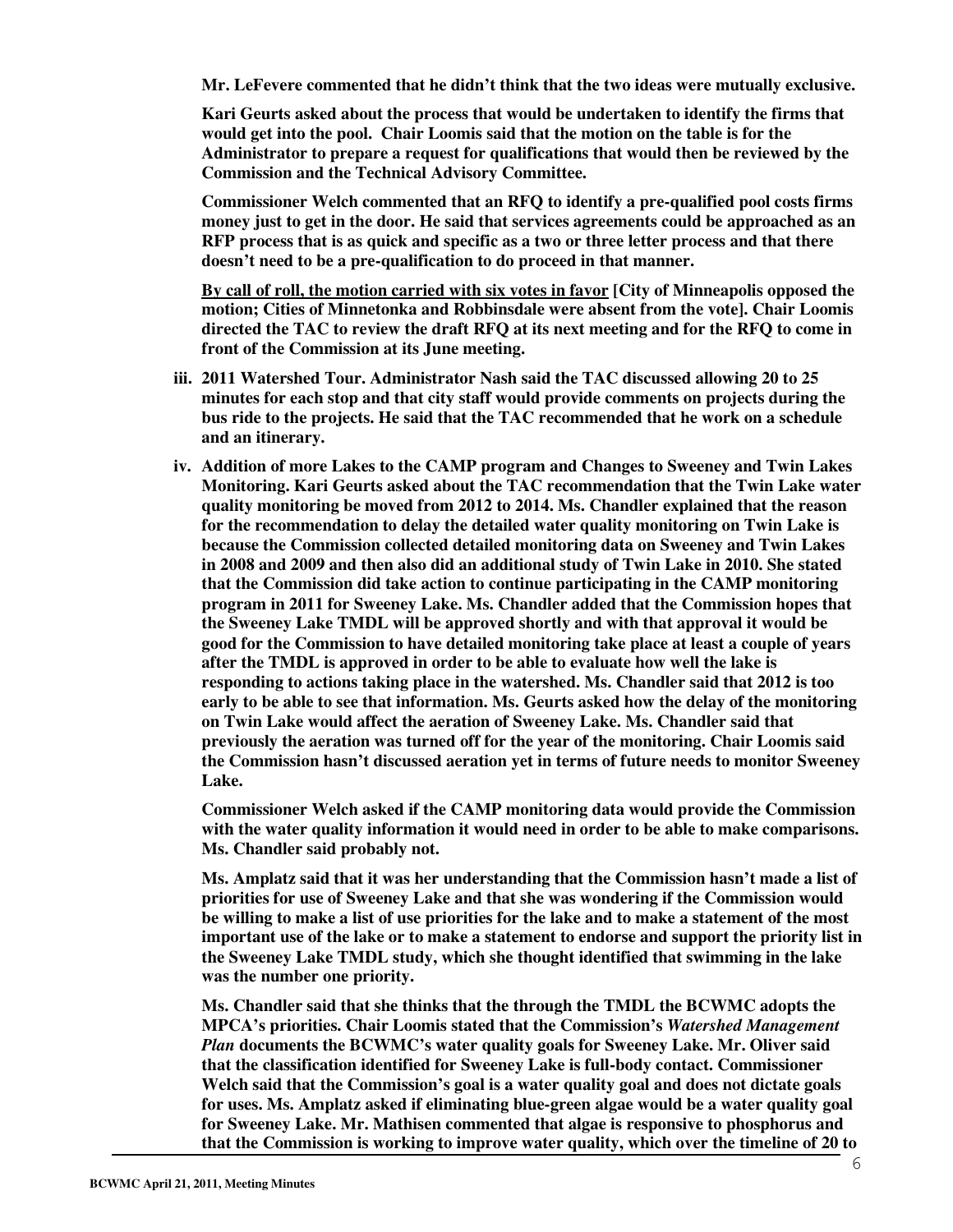**40 years should see improvements due to the Commission's and cities' projects and will hopefully lead to improvements in areas such as usability of the water bodies.** 

**Mr. Kremer added that TMDLs call for MS4s to prepare a progress report on how well the lake is responding to BMPs that have been implemented. He said the Commission will want to schedule testing that coordinates with that reporting schedule.** 

**Commissioner Welch asked if the Commission discussed options in light of Dr. Pilgrim's information on Twin Lake last month. Ms. Chandler said that some options were presented by Dr. Pilgrim but the Commission didn't discuss them in detail and did not discuss how to proceed. Chair Loomis directed staff to add to one of the upcoming future BCWMC meeting agendas an item regaqrding how the Commission should proceed with regard to the information presented by Dr. Pilgrim in March on the water quality of Twin Lake.** 

**Ms. Geurts commented that maybe the Commission would want to monitor Twin Lake as originally scheduled because the Commission may need more data. Ms. Chandler stated that as part of the upcoming 2012 budget process the Commission Engineer can provide the Budget Committee with information on the costs of 2012 monitoring, which will help with the discussion.** 

**Ms. Black said that she would like for the Commission to accept the changes to the BCWMC's monitoring program as described in the April 12, 2011, TAC memo. Chair Loomis directed staff to proceed with preparing the 2012 monitoring program budget with the changes discussed for review during the 2012 budget review. Commissioner Welch encouraged the Commission Engineer to stay on top of the need for assessment of Twin Lake and Sweeney Lake.** 

**Ms. Langsdorf said that an edit should be made to the TAC memo under number two, first paragraph, sixth line, where the reference to the April meeting should be changed to read the March meeting.** 

**Chair Loomis announced that the next TAC meeting will be May 5th and that Commissioner Harper-Lore is slated to be the Commission liaison at the meeting. Commissioner Black volunteered to be the liaison if Commissioner Harper-Lore isn't available to make it.** 

- **F. Clean Water Legacy Grant Fund Local Match Update. Administrator Nash said that this update closes the circle on the modifications to the grant application to BWSR related to the two streambank restoration projects. He said that Brad Wozney approved the modification to the application amount regarding the lower local match amount. Administrator Nash announced that the Wirth Lake Outlet agreement with BWSR was signed by Chair Loomis and that he has asked Deputy Treasurer Sue Virnig to let the Commission know when the check from BWSR is received.**
- **G. Education Committee.** 
	- **i. Commissioner Langsdorf announced that the West Metro Water Alliance's (WMWA) March volume management workshop was cancelled due to snow and has been rescheduled for May 31st .**
	- **ii. Commissioner Langsdorf said that WMWA's nutrient management workshop will be held on May 18th at the Maple Grove City Hall.**
	- **iii. Commissioner Langsdorf reported that WMWA held the rural volume management workshop and that 20 people attended and that it went well.**
	- **iv. Commissioner Langsdorf announced that the next WMWA meeting will be on May 10th at Plymouth City Hall at 8:30 a.m.**
	- **v. Commissioner Langsdorf reported that the Commission had its display up at the**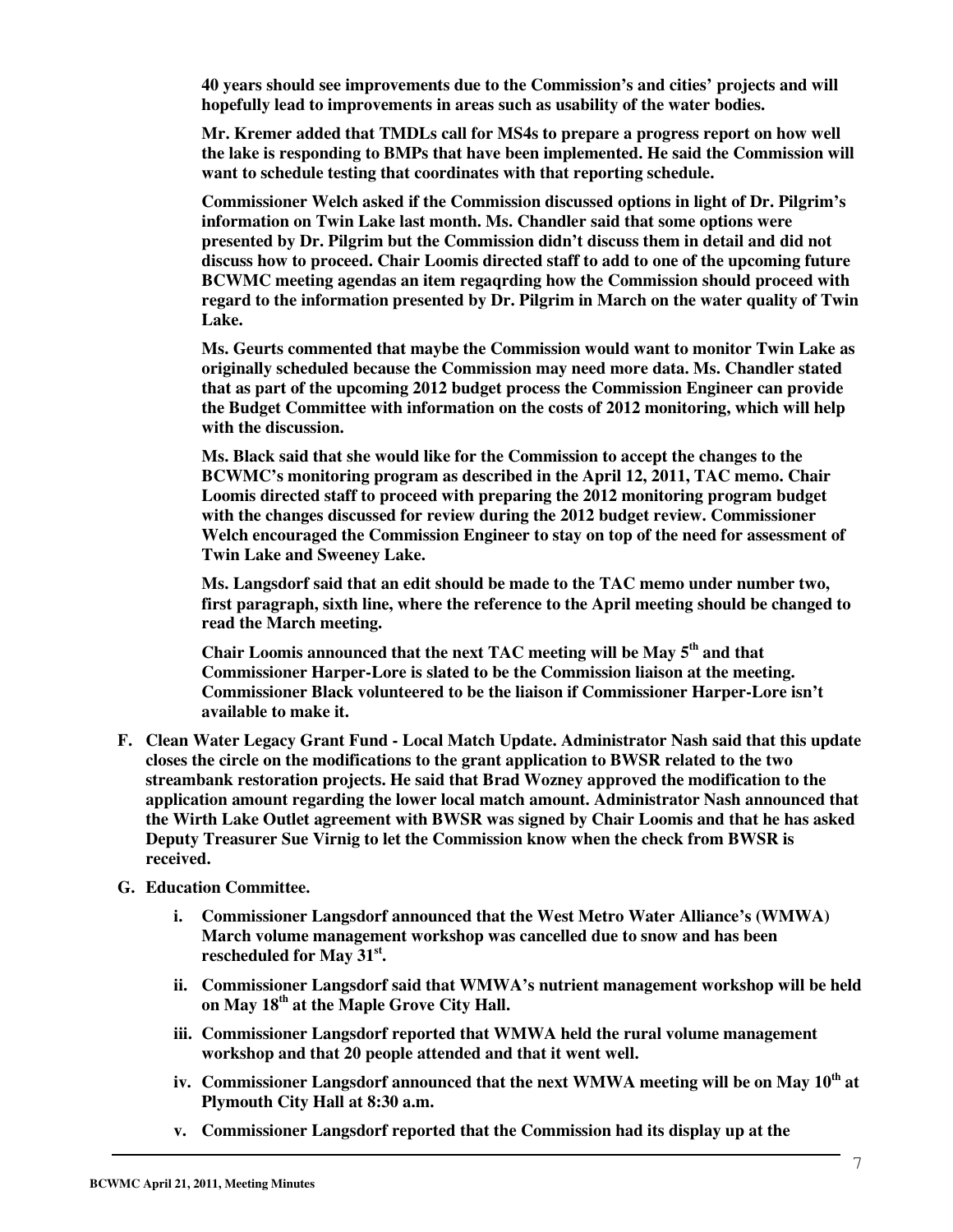**Plymouth Yard & Garden Expo.** 

- **vi. Commissioner Langsdorf said that the Commission will have its display at the May 12th Zachary Lane School Environmental Fair, which will be held at the school from 5:30 p.m. to 8:00 p.m.**
- **vii. Commissioner Langsdorf announced that she handed out some of the Blue Thumb brochures to each of the BCWMC's member cities and that she has left the rest of the brochures with the exhibit.**
- **viii. Commissioner Langsdorf reported that the Education Committee recommended that Administrator Nash be the BCWMC contact for Blue Thumb so that information will be sent to him from Blue Thumb to be passed on to the Education Committee.**
- **ix. Commissioner Langsdorf asked if anyone saw the education newspaper article on rain gardens and Chair Loomis said that it ran in the Golden Valley paper. Commissioner Langsdorf said that the article would have then run in the watershed member cities' editions of the** *Sun Current/ Sun Sailor.*
- **x. Commissioner Langsdorf said that the Education Committee recommends that new education articles come out in the newspaper when the streambank restoration projects are being constructed.**
- **xi. Commissioner Langsdorf reported that the Committee discussed the Committee's sustainability. Chair Loomis requested that the Committee discuss and communicate to the Commission how it would function without a Committee chair if a chair isn't found and to discuss alternate ways of functioning. Commissioner Langsdorf said that the Committee discussed the possibility of having staff step in to lead the meetings and write up the reports. Chair Loomis said that the Budget Committee would discuss the idea.**
- **xii. Commissioner Langsdorf announced that the next Education Committee meeting will be at 9:00 a.m. on May 24th at Plymouth City Hall.**

#### **7. Communications**

- **A. Chair:** 
	- **i. Chair Loomis commented that the Lakes and Rivers Conference will be held next week.**

#### **B. Administrator:**

- **i. Administrator Nash mentioned that his Administrator's Report was included in the meeting packet. He mentioned that item 10 on the report discussed his invitation by Hennepin County staff to attend a planning meeting for the Southwest Light Rail Transit Line from Eden Prairie to Minneapolis. Administrator Nash said that two proposed LRT stations would be in the Bassett Creek Watershed. He said that upon request he provided Bonestroo information on the locations of planned BCWMC CIP projects within one-half mile of the stations.**
- **ii. Administrator Nash reported that he received a request from Kari Geurts to present the findings of the Braun Intertec report on whole-lake aeration of Sweeney Lake and said that there had not been room on the April agenda for that item. He said that he is still waiting to receive permission to distribute the report to the Commission.**
- **iii. Administrator Nash said that he got word from Brad Wozney that biennial solicitation is not required for audits. He said that biennial solicitation is not required for accounting services performed by cities with a Joint Powers Agreement.**
- **iv. Administrator Nash reported that he received a copy of a response from the Three Rivers Park District regarding a communication from the Association of Medicine Lake Area Citizens (AMLAC) that discussed a concern about aquatic invasive species.**